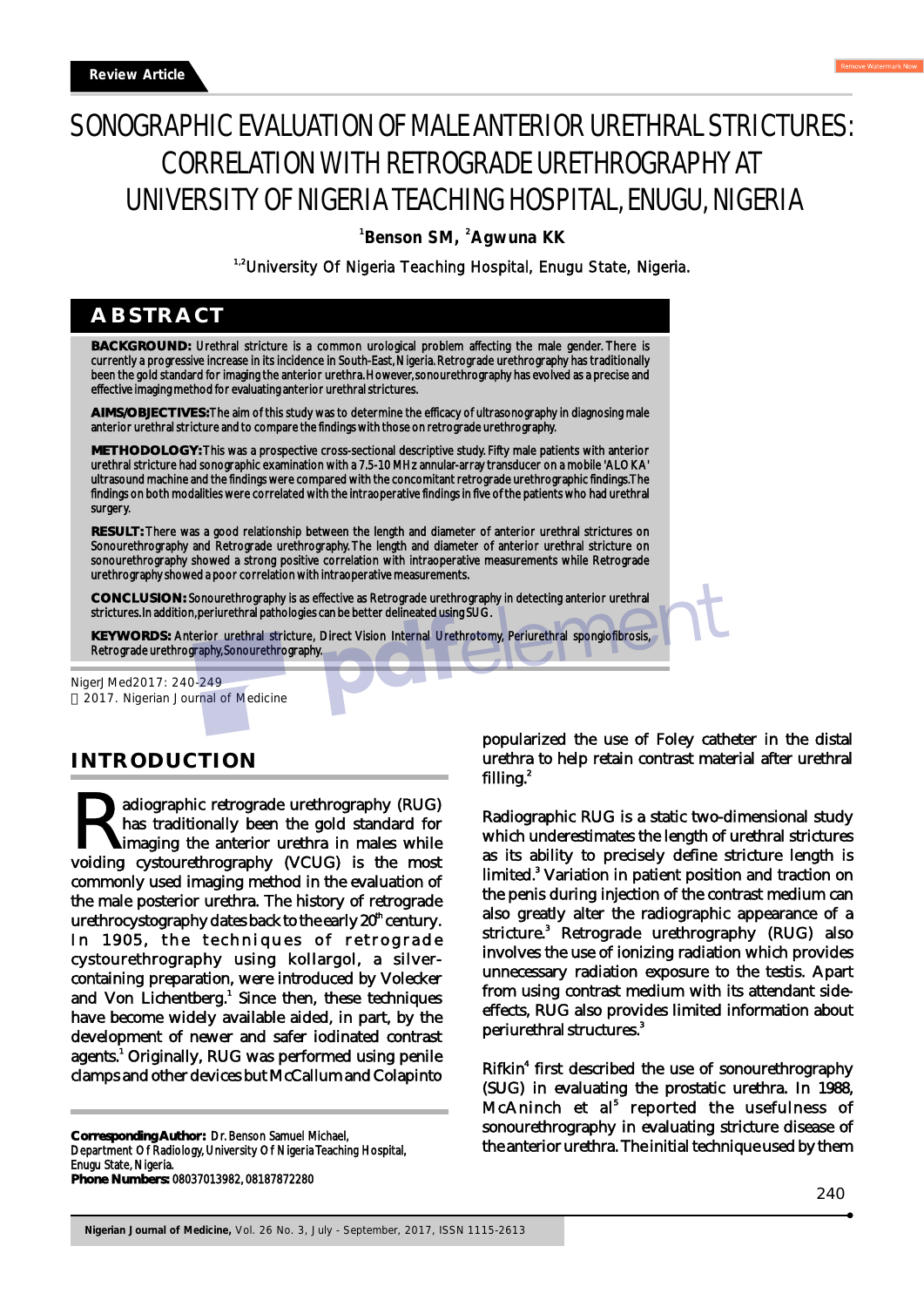involved the use of a 5MHz linear array transducer applied to the dorsal surface of the penis with images obtained during retrograde instillation of normal saline.

Unlike RUG, sonourethrography is a dynamic, threedimensional study.<sup>3</sup> It is a procedure used for assessment of urethral abnormality, specifically strictures of the anterior urethra. It has evolved into a powerful and clinically useful imaging tool in accurate delineation of anterior urethral pathology. $6-11$  It has proven to be more accurate than RUG in measuring the length of stricture involving the anterior urethra which is important in determining the appropriate surgical procedure for the patient. SUG can also provide information about luminal and extraluminal structures of the anterior urethra in particular, periurethral spongiofibrosis(PUS) with a view to guiding surgery.<sup>12,</sup>  $^{\rm 13}$  SUG is relatively non-invasive, readily available and avoids exposure to ionising radiation.<sup>8</sup> There is also no need for the use of contrast medium and its attendant side-effects in SUG<sup>3</sup>. Recent advances in sonographic techniques such as extended-field-of-view imaging further add to the utility of this technique<sup>14</sup>.

The purpose of this study was to compare the efficacy of sonourethrography with retrograde urethrography in detection and characterisation of anterior urethral strictures in male patients at UNTH, Enugu. Findings from both modalities in five of the fifty patients in the study were correlated with the intraoperative findings. This study represented the first study, to my knowledge, to provide a detailed correlative assessment of anterior urethral stricture using these two imaging modalities among the Igbo population and will serve as a guide to clinicians in the appropriate assessment of urethral stricture in the study population and Nigeria at large.

#### **MATERIALS AND METHODS**

This was a prospective cross-sectional descriptive study. The study was conducted at UNTH, Ituku-Ozalla in Enugu metropolis of Enugu state in South-East Nigeria. The study was conducted in adult males. The subject's age, occupation, marital status, weight and height were documented in the Study Data Sheet. Patients diagnosed with anterior urethral stricture by a physician or urologist at UNTH, Enugu and referred to the radiology suite for RUG were recruited. Hence RUG was done first. Sonourethrography (SUG) was performed 3 days later on their subsequent visit to collect the RUG report. Five of these patients had surgical repair of the urethra during the period of the study. The findings from both RUG and SUG in five of these patients were compared with their intraoperative findings. The study duration was six months.

#### **STUDY POPULATION**

#### Sample Size Determination:

The minimum sample size per group (n/group) will be determined using the following formula for determination of minimum sample size in comparison of two independent proportions.

$$
? = \frac{? (Za + ??)^{?} \times (p \times ? - p)^{15}}{?^{?}}
$$

Where: n = minimum sample size

Za = standard normal deviate corresponding to the probability a (which is 1.96 at 95% confidence limit for a two tailed test)

Z? = standard normal deviate corresponding to the probability (which is  $0.84$  at = 0.20, or 80% power) p = prevalence of urethral stricture. This is taken as 0.6%7.

 $d =$  amount of error to accommodate which will be considered significant at the set confidence limit (95% C.L.). This is taken as 5%. Therefore,

$$
n = \frac{? (?.96 + 0.84)^{?} \times (?.006 \times ?.994)}{?.05^{?}} = 37.4
$$

 $\overline{\phantom{a}}$ 

 This approximates to a total of 38 patients. Expected attrition rate of 10% when accounted for gives a sample size of 42 patients.

N was calculated to be approximately 42. But a sample size of 50 was chosen to have a more representative number of the population.

#### **STATISTICAL ANALYSIS**

Statistical Package for the Social Sciences (SPSS) 17.0 for windows software was used for analysis of the data. The quantitative data were summarized using mean  $\pm$ standard deviation (SD). The student t-test was used to measure and compare mean of quantitative data. Computation of the correlation values of the variables was done for relationship between the quantitative data. The chi-square test was used to measure association and independence of categorical variables. A p-value of <0.05 was considered as statistically significant.

#### **RESULTS**

?Anterior urethral stricture was detected in all the 50 male patients on SUG and RUG and 5 of these patients had intraoperative repair of the urethra. The subjects' ages ranged between 19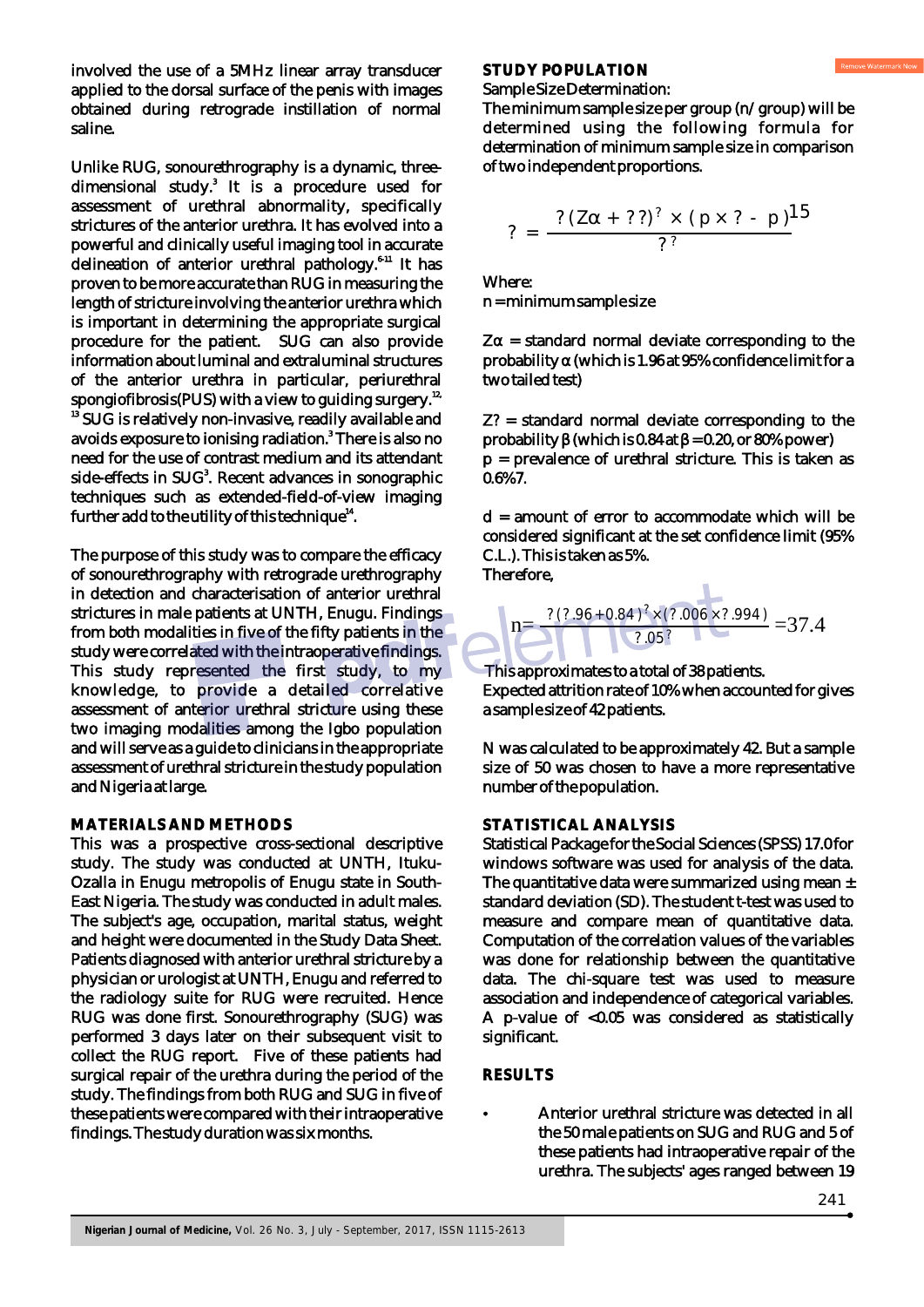and 72 years. The mean age was 51.44±14.28 years. Only 1(2%) case was below 20 years. Majority of the cases were above 40 years (76%). Forty-one(82%) were married, seven(14%) were single and two were widower. Majority of the participants had primary education(44%). The predominant occupational group seen in this study was businessmen(Table1).

?Thirty-four of the patients (68%) had strictures in the bulbar urethra and sixteen (32%) of the patients had strictures in the penile urethra. None of the participants had multiple urethral strictures(Table 2).

?Aetiology of anterior urethral stricture were post-traumatic in 21 (42%) patients, iatrogenic in 13 (26%) patients and infective in 16 (32%) cases. Of the 21 patients with post-traumatic stricture, 13(62%) were due to road traffic accidents, 3(14%) cases were due to fall from trees in patients whose occupation was palm wine tapping and 5(24%) of the cases were due to fall from high-rise buildings at construction sites. There is associated history of pelvic fracture in 3(14%) patients with post-traumatic stricture. The cases of iatrogenic urethral strictures were due to urethral catheterization. All the cases due to infection had a past history of purulent urethral discharge(Table 2).

The presenting complaints were poor stream of urine in 44 (88%) patients, and straining at micturition in 41 (82%) patients. Urinary retention was seen in 14 (28%) and dysuria was seen in 22 (44%). Past history of urethritis was present in 16 (32%) patients and hematuria in 18 (36%) patients(Table 2). The mean duration of symptoms at the time of presentation was 22 months. Twenty-three (46%) patients presented in less than one year from the onset of symptoms while 27(54%) presented after one year from onset of symptoms(Table 2).

The overall mean length of anterior urethral strictures on RUG was 19.05±11.36 and on SUG was 24.48±11.58mm (Table 3). The Pearson correlation coefficients(r) for urethral stricture length on RUG and SUG was 0.811 and which was statistically significant ( $p = 0.000$ ). The overall mean diameter of residual lumen of anterior urethral strictures on RUG was 0.708±1.20mm and on SUG was 0.61±0.99 mm(Table 4). The Pearson correlation coefficients(r) for urethral stricture diameter on RUG and SUG was 0.779 which was

- The mean length of anterior urethral strictures in the penile urethra on RUG was 24.71±14.47mm and on SUG was 23.37±13.55mm(Table 3). The mean diameter of anterior urethral strictures in the penile urethra on RUG was 0.98±1.45mm and on SUG was 0.76±1.09 mm(Table 4). The Pearson correlation coefficients(r) for penile urethral stricture length on RUG and SUG was 0.89 which was statistically significant ( $p = 0.000$ ). The Pearson correlation coefficients(r) for penile urethral stricture diameter on RUG and SUG was 0.84 which was statistically significant (p =0.000)(Table 5c).
	- The mean length of anterior urethral strictures in the bulbar urethra on RUG was  $16.38\pm8.5$ mm, while on SUG was 23.59±10.64mm (Table 3). The mean diameter of anterior urethral strictures in the bulbar urethra on RUG was 0.57±1.06mm, while on SUG was 0.53±0.95mm(Table 4). The Pearson correlation coefficients(r) for bulbar urethral stricture length on RUG and SUG was 0.78 which was statistically significant ( $p = 0.000$ ). The Pearson correlation coefficients(r) for bulbar urethral stricture diameter on RUG and SUG was 0.73 respectively which was statistically significant (p =0.000) (Table 5d).
- Five of the participants with urethral strictures in the bulbar urethra had open urethroplasty. The mean intraoperative length(IOL) and diameter were 21.04±10.95mm and 0.560±0.817mm respectively, while they were 13.24±8.30mm and 1.44±1.16mm respectively on RUG. The mean length and diameter on SUG were 20.88±10.82mm and 0.600±0.894mm respectively. The Pearson correlation coefficient(r) for urethral stricture length and diameter on RUG and surgery were 0.785 and 0.694 respectively, which were not statistically significant (p >0.05), while correlation for SUG and intraoperative values were 0.999 which were statistically significant (p<0.001) (Table 5b).
- The mean length of stricture in the overall anterior urethra was significant on the t-test (p =0.02). The mean length of urethral stricture in the bulbar urethra was also significant on the ttest (p=0.03). A significant difference  $(t=2.269, p = 0.02)$  was seen when the mean RUG stricture length was compared with intraoperative stricture length(Table 3). The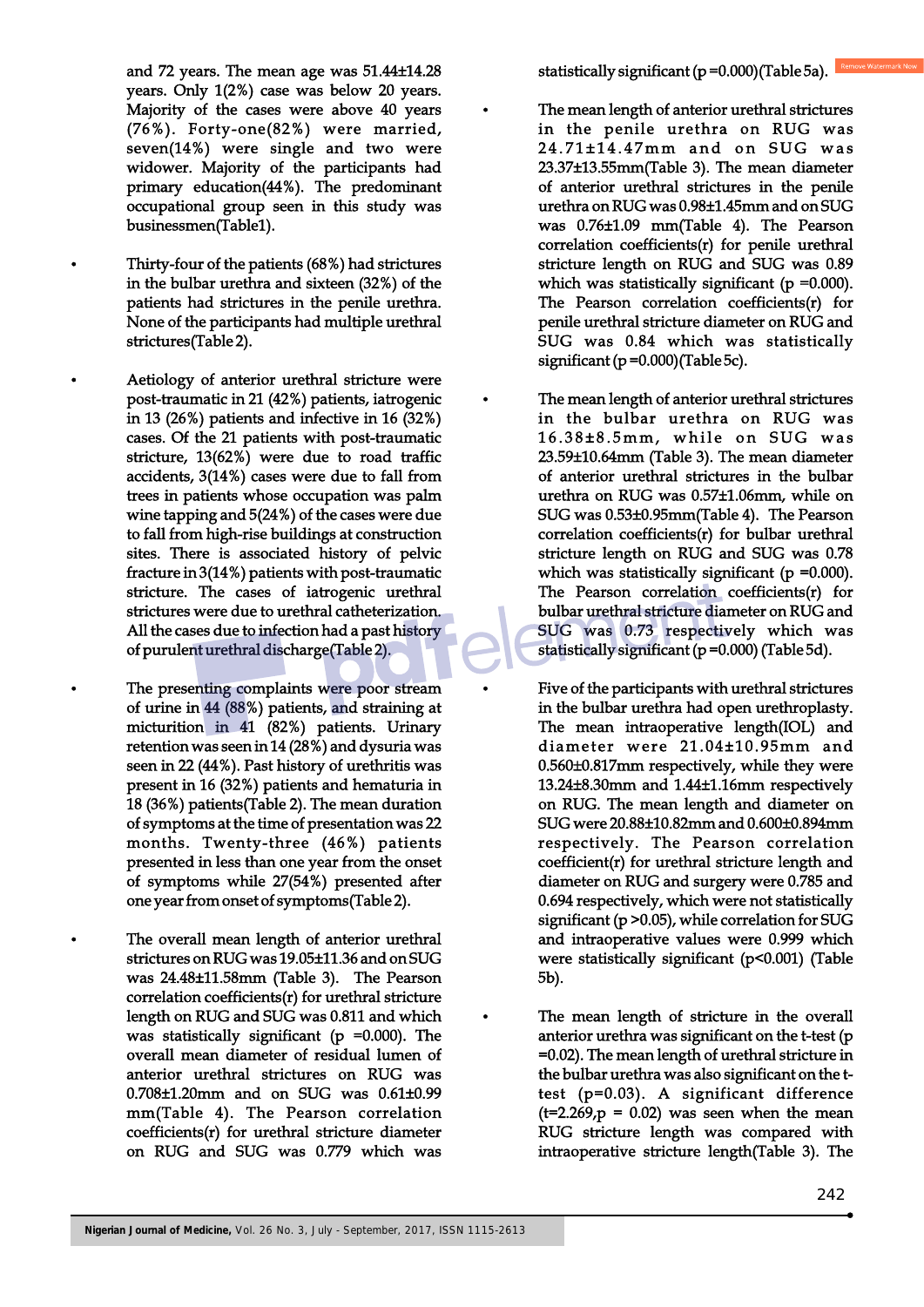mean diameters of anterior urethral stricture on RUG and surgery show no significant difference on the t-test (p >0.05) (Table 4).

- ?Bleeding, pain and contrast intravasation were encountered during retrograde urethrography while bleeding and pain were encountered at sonourethrography. Contrast intravasation was seen in 13(26%) patients on RUG, but none of them had adverse systemic reactions. Local burning pain occurred in 41(82%) of patients during retrograde injection of contrast medium. This subsided in all cases a few hours after the procedure. During sonourethrography, pain was experienced by 7(14%) of patients during inflation of the balloon of the Foley's catheter in the fossa navicularis. The frequency of pain during RUG was greater (p<0.001). Bleeding occurred in 6(12%) of patients on RUG and in 5(10%) of patients on SUG. Bleeding subsided within few minutes of the procedures. However, the difference in the frequency of bleeding after the two procedures was not significant (p=0.749)(Table 6).
- Periurethral spongiofibrosis was seen in 20(40%) patients on SUG and none on RUG. False tracts were seen in 5(10%) patients on SUG and in 1 (2%) patient on RUG. Calculi were seen in 3(6%) patients on SUG and in 2(4%) patients on RUG(Table 7).

#### **T a b l e 1 : S O C I O D E M O G R A P H I C CHARACTERISTICS OF PARTICIPANTS**

| Socio-demographic variable | number of cases<br>$n=50$ | percent<br>100%         |
|----------------------------|---------------------------|-------------------------|
| Age group (years)          |                           |                         |
| < 20                       | 1                         | 2.0                     |
| $20 - 40$                  | 11                        | 22.0                    |
| >40                        | 38                        | 76.0                    |
| Mean age $\pm$ SD          |                           | $51.44 \pm 14.28$ years |
| <b>Marital Status</b>      |                           |                         |
| Single                     | 7                         | 14                      |
| Married till date          | 41                        | 82                      |
| Others                     | $\mathfrak{D}$            | 4                       |

| <b>Educational level</b> |    | Remove |
|--------------------------|----|--------|
| No formal education      | 10 | 20     |
| Primary                  | 22 | 44     |
| Secondary                | 11 | 22     |
| Tertiary                 | 7  | 14     |
| <b>Employment</b> status |    |        |
| Construction workers     | 9  | 18     |
| Trader/businessmen       | 26 | 52     |
| Artisan                  | 3  | 6      |
| Civil / public servant   | 5  | 10     |
| Farmer/palmwine tapping  | 7  | 14     |
|                          |    |        |

#### **TABLE : CHARACTERISTICS OF ANTERIOR URETHRAL STRICTURE**

|                          |    | No. OF CASES PERCENTAGE(%) |
|--------------------------|----|----------------------------|
| <b>SITE</b>              |    |                            |
| <b>BULBAR</b>            | 34 | 68.0                       |
| <b>PENILE</b>            | 16 | 32.0                       |
| <b>AETIOLOGY</b>         |    |                            |
| <b>TRAUMATIC</b>         | 21 | 42.0                       |
| <b>INFECTIVE</b>         | 16 | 32.0                       |
| <b>IATROGENIC</b>        | 13 | 26.0                       |
| <b>SYMPTOMS</b>          |    |                            |
| Poor stream              | 44 | 88                         |
| Straining at micturition | 41 | 82                         |
| dysuria                  | 22 | 44                         |
| Urinary retention        | 14 | 28                         |
| Hematuria                | 18 | 36                         |
| <b>DURATION</b>          |    |                            |
| $\leq$ 1 year            | 23 | 46                         |
| $>1$ year                | 27 | 54                         |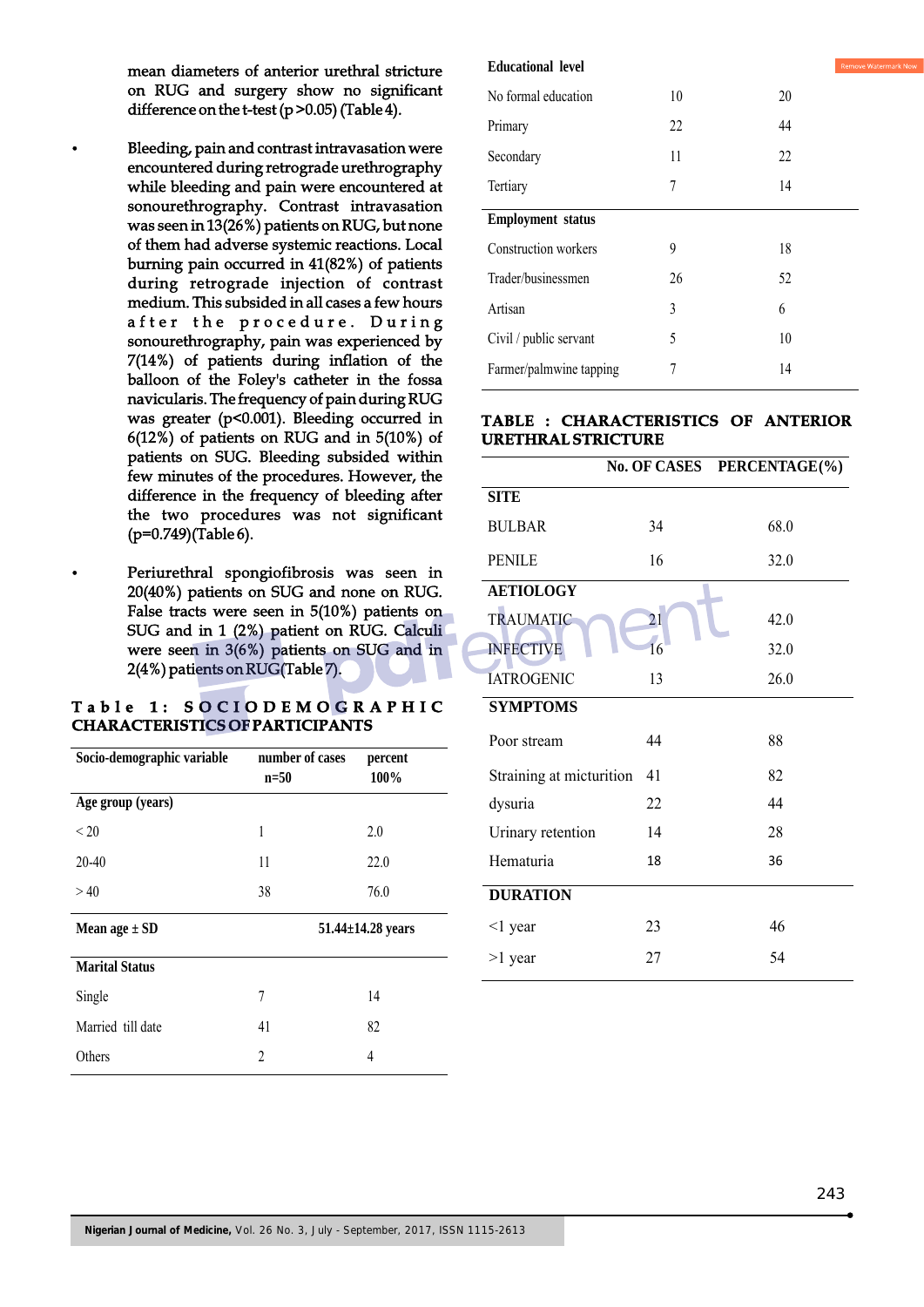#### **TABLE 3: COMPARISON OF THE LENGTH OF ANTERIOR URETHRAL STRICTURE**

| <b>Variable</b>         | sample<br>size | <b>Mean</b><br>length(mm) | t test | p<br>value |
|-------------------------|----------------|---------------------------|--------|------------|
| <b>AUS</b>              | $n=50$         |                           |        |            |
| RUG length              |                | 19.05                     | 2.368  | 0.020      |
| SUG length              |                | 24.48                     |        |            |
| <b>BULBAR</b>           | $n=34$         |                           |        |            |
| RUG length              |                | 16.38                     | 3.076  | 0.030      |
| SUG length              |                | 23.59                     |        |            |
| <b>PENILE</b>           | $n=16$         |                           |        |            |
| RUG length              |                | 24.72                     | 0.334  | 0.741      |
| SUG length              |                | 23.38                     |        |            |
| <b>RUG</b> and Surgery  | $n=5$          |                           |        |            |
| RUG length(modality)    |                | 13.24                     | 2.269  | 0.024      |
| Intraoperative(surgery) |                | 21.04                     |        |            |
| <b>SUG</b> and Surgery  | $n=5$          |                           |        |            |
| SUG length(modality)    |                | 20.88                     | 0.023  | 0.982      |
| Intraoperative(surgery) |                | 21.04                     |        |            |

#### **TABLE 4: COMPARISON OF THE DIAMETER OF ANTERIOR URETHRAL STRICTURE**

| <b>Variable</b>            | sample | Mean         |       | t test p value |
|----------------------------|--------|--------------|-------|----------------|
|                            | size   | Diameter(mm) |       |                |
| <b>AUS</b>                 | $n=50$ |              |       |                |
| RUG diameter               |        | 0.71         | 0.444 | 0.658          |
| SUG diameter               |        | 0.61         |       |                |
| <b>BULBAR</b>              | $n=34$ |              |       |                |
| RUG diameter               |        | 0.58         | 0.168 | 0.867          |
| SUG diameter               |        | 0.54         |       |                |
| <b>PENILE</b>              | $n=16$ |              |       |                |
| RUG diameter               |        | 0.98         | 0.482 | 0.634          |
| SUG diameter               |        | 0.76         |       |                |
| <b>RUG</b> and Surgery     | $n=5$  |              |       |                |
| RUG diameter<br>(modality) |        | 1.44         | 1.381 | 0.205          |
| Intraoperative(surgery)    |        | 0.56         |       |                |
| <b>SUG</b> and Surgery     | $n=5$  |              |       |                |
| SUG diameter<br>(modality) |        | 0.60         | 0.074 | 0.943          |
| Intraoperative(surgery)    |        | 0.56         |       |                |

#### **TABLE 5A: CORRELATION OF ANTERIC & URETHRAL STRICTURE ON SUG/RUG**

|         |                 | MODALITIES PARAMETER CORRELATION VALUE (r) PVALUE |         |
|---------|-----------------|---------------------------------------------------|---------|
| RUG/SUG | LENGTH          | 0.811                                             | < 0.001 |
| RUG/SUG | <b>DIAMETER</b> | 0.779                                             | < 0.001 |

#### **TABLE 5B: CORRELATION OF IOP, RUG AND SUG MEASUREMENTS**

|         |                 | MODALITIES PARAMETER CORRELATION VALUE (r) PVALUE |         |
|---------|-----------------|---------------------------------------------------|---------|
| RUG/IOL | LENGTH          | 0.785                                             | 0.115   |
| RUG/IOL | <b>DIAMETER</b> | 0.694                                             | 0.194   |
| SUG/IOL | LENGTH          | 0.999                                             | < 0.001 |
| SUG/IOL | <b>DIAMETER</b> | 0.999                                             | < 0.001 |

#### **TABLE 5C: CORRELATION OF PENILE URETHRAL STRICTURE**

|         |                 | MODALITIES PARAMETER CORRELATION VALUE (r) PVALUE |         |
|---------|-----------------|---------------------------------------------------|---------|
| RUG/SUG | LENGTH          | 0.891                                             | < 0.001 |
| RUG/SUG | <b>DIAMETER</b> | 0.843                                             | < 0.001 |

#### **TABLE 5D: CORRELATION OF BULBAR URETHRAL STRICTURE**

|                |                 | MODALITIES PARAMETER CORRELATION VALUE (r) P VALUE |         |
|----------------|-----------------|----------------------------------------------------|---------|
| <b>RUG/SUG</b> | <b>LENGTH</b>   | 0.782                                              | < 0.001 |
| <b>RUG/SUG</b> | <b>DIAMETER</b> | 0.734                                              | < 0.001 |

### **TABLE 6: COMPLICATIONS OF RUG/SUG(N=50)**

| COMPLICATION OF PROCEDURES $RUG(\%)$ SUG ? <sup>2</sup> |  |                          | <i>v</i> value |
|---------------------------------------------------------|--|--------------------------|----------------|
| <b>BLEEDING</b>                                         |  | 6 5 $0.102$ 0.749        |                |
| PAIN                                                    |  | 41 7 46.314 $\leq 0.001$ |                |
| CONTRAST INTRAVASATION                                  |  | $13 - 14.943 -$          |                |

#### **TABLE 7: CONCOMITANT FINDINGS ON RUG/SUG**

| FINDINGS ON SUG SUG % ON SUG RUG % ON RUG $\chi^2$ |    |      |              |     |            | <i>v</i> value |
|----------------------------------------------------|----|------|--------------|-----|------------|----------------|
| Spongiofibrosis                                    | 20 | 40.0 | $^{(1)}$     |     | $25.000 -$ |                |
| False tracts                                       |    | 10.0 | $\mathbf{L}$ | 20  | 2.837      | 0.092          |
| Calculi                                            | 3  | 6.0  |              | 4.0 | 0.211      | 0.646          |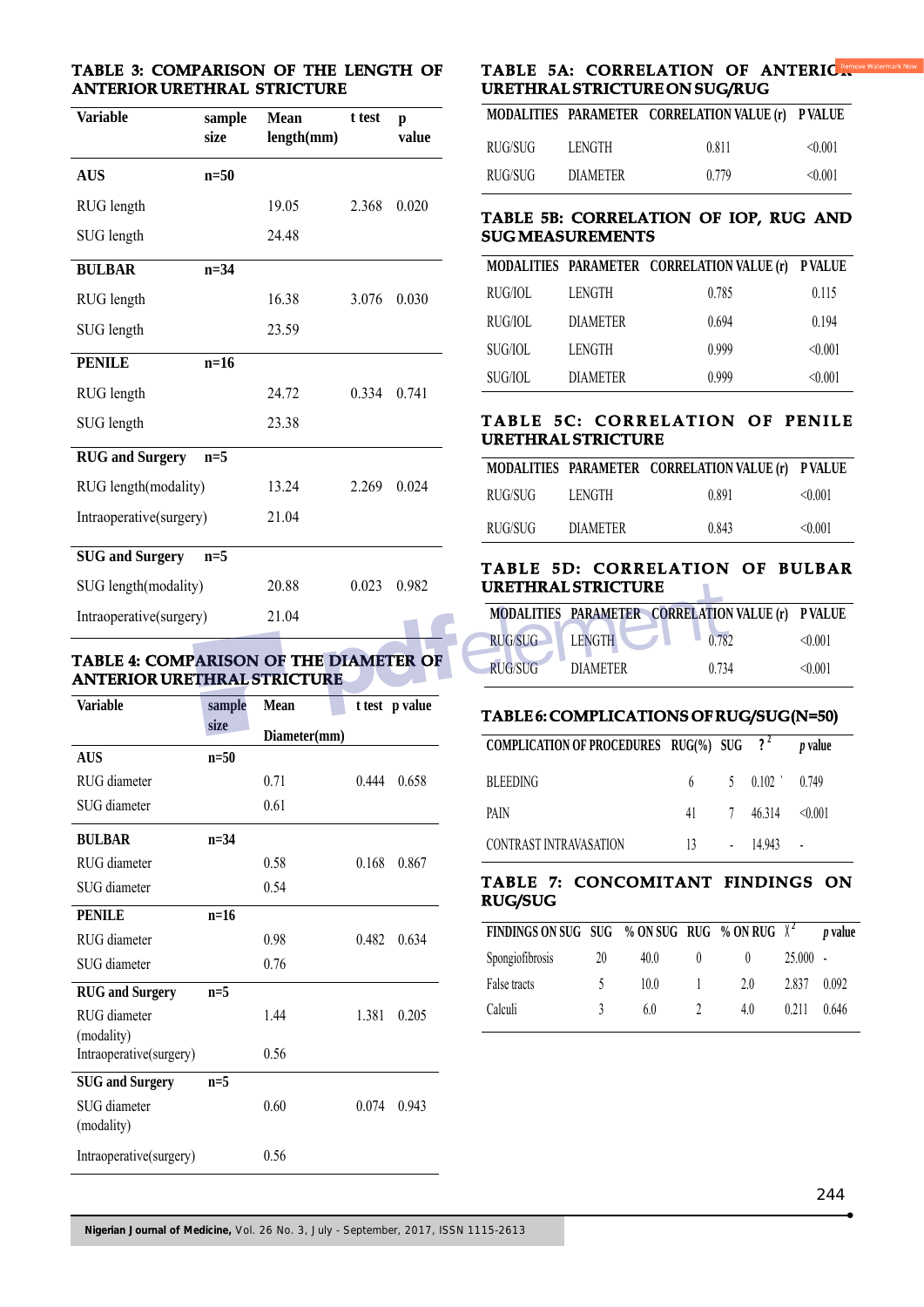#### **DISCUSSION**

The ages of the patients with AUS in this study ranged from 19 to 72 years, with the most affected age group being those above 40 years. This is similar to the age range of 19 to 61years by Khan et al. $^{\rm 3}$  In a similar study, Mteta et al<sup>16</sup> in Moshi, Tanzania reported an age range of 3-95 years. Similarly, Zango and Kambou $^{\text{17}}$  in Burkina Faso reported an age range of 17-90 years in male patients with anterior urethral stricture, with the most affected age group being those above 50 years. The mean age of patients with AUS in the present study is 51.4±14.2 years. This is comparable to the mean age of <sup>18</sup>49.8 in a similar study by Akano.

In this study, anterior urethral stricture was detected in all the patients on SUG and RUG. Similarly, Nzeh et al<sup>19</sup> noted that all the patients who had anterior urethral strictures on SUG also had them demonstrated on RUG. On the contrary, Akano<sup>18</sup> in his study observed that a case of urethral stricture in the bulbar urethra was missed on RUG but detected on SUG, possibly due to overlap of segments and obliquity in patient's positioning on RUG. Gupta et  $al^{20}$  in a similar study reported that two cases of the ten stricture in the penile urethra detected on SUG were missed on RUG because the stricture was submeatal.

More patients had AUS in the bulbar urethra than in the penile urethra in the present study. This is in keeping with a recent study by Palminteri et al<sup>21</sup> who found out that majority of anterior urethral stricture were in the bulbar urethra. Similarly, Fenton et  $al<sup>2</sup>$  identified the bulbar urethra as the most common site of AUS constituting 52% of the cases. They also indicated that inflammatory strictures most often involve the penile urethra, whereas iatrogenic strictures predominantly affect the bulbar urethra. Fenton et al<sup>22</sup> also noted that post- traumatic urethral strictures tend to be short, occurring exclusively in the bulbar urethra.

Trauma was the commonest cause of anterior urethral stricture in the present study and was mostly due to road traffic accidents. Other causes of traumatic anterior urethral strictures were due to fall from trees, in patients whose occupation was palm wine tapping, and fall from high-rise buildings at construction sites. This is in keeping with findings by Osegbe et  $al<sup>23</sup>$  who also noted an increase in frequency of strictures due to trauma in comparison with infection. They attributed this to the increase incidence of road traffic accidents and accidents at construction sites. Sumanta et  $al<sup>24</sup>$  also noted that 52% of the patients they studied had anterior urethral strictures due to trauma. On the contrary, Omodare<sup>25</sup> in an earlier study noted that infection was the predominant cause of urethral stricture in South-West Nigeria.

Historically, infective urethritis was the leading cause of urethral strictures. However, with patients' education and improved diagnosis and treatment methods of sexually transmitted diseases, infectious urethritis is now responsible for only a small proportion of cases.<sup>26</sup> Trauma represents a very significant etiology of urethral stricture disease.<sup>26</sup> Different mechanisms of trauma result in urethral strictures with straddle injury being the most common.<sup>21</sup> Post-traumatic AUS has been found to have the have the best long term outcome following post surgical intervention, as well as, the lowest complication rate, and the best prognosis whereas post infective strictures had the worse outcome.<sup>27</sup> Albers et al<sup>28</sup> identified the aetiology of urethral stricture disease as a risk factor for recurrence after internal urethrotomy. Postinflammatory strictures and those occurring after trans-urethral prostatic resection were found to be at a high risk for recurrence. Fenton et  $al<sup>2</sup>$ reported infection-induced strictures, including lichen sclerosis, as being the third leading cause of stricture disease at 26.6% following idiopathic (31.9%) and iatrogenic causes (31.9%). In the developed world, anterior urethral strictures, regardless of age, are most commonly idiopathic.<sup>27</sup>

No case of multiple urethral stricture was demonstrated in the present study. This is comparable to similar studies in the medical literature.<sup>3,29</sup> Previous studies have suggested that inflammatory strictures usually involve the bulbar urethra and are mostly multiple, whereas traumatic strictures commonly involve the membranous urethra and are single, and iatrogenic strictures due to catheterization involve the penile urethra and are often multifocal or panurethral.<sup>26</sup> However, other studies have indicated that inflammatory strictures most often involve the penile urethra, whereas iatrogenic strictures are predominant in the bulbar urethra. $30$  It has been suggested that idiopathic strictures are more common in the bulbar urethra and in younger men. Idiopathic strictures may be congenital, but other possible causes include unrecognized trauma in childhood, or ischemia in 26,30 older men.

The cases of iatrogenic urethral strictures, in the present study, were due to urethral catheterization. Similarly, the majority of the male patients studied by Morchouse et al<sup>31</sup> had anterior urethral strictures due to long-term catheterization. This is in contrast to the current trend in Europe and America where the increase incidence in iatrogenic urethral stricture is due to transurethral surgery.<sup> $\frac{38}{8}$ </sup> Prolonged catheterization, as in multiple trauma or burn patients, leads to urethral inflammation and ischemia, and ultimately stricture formation.<sup>22</sup> Moreover, improper urethral catheter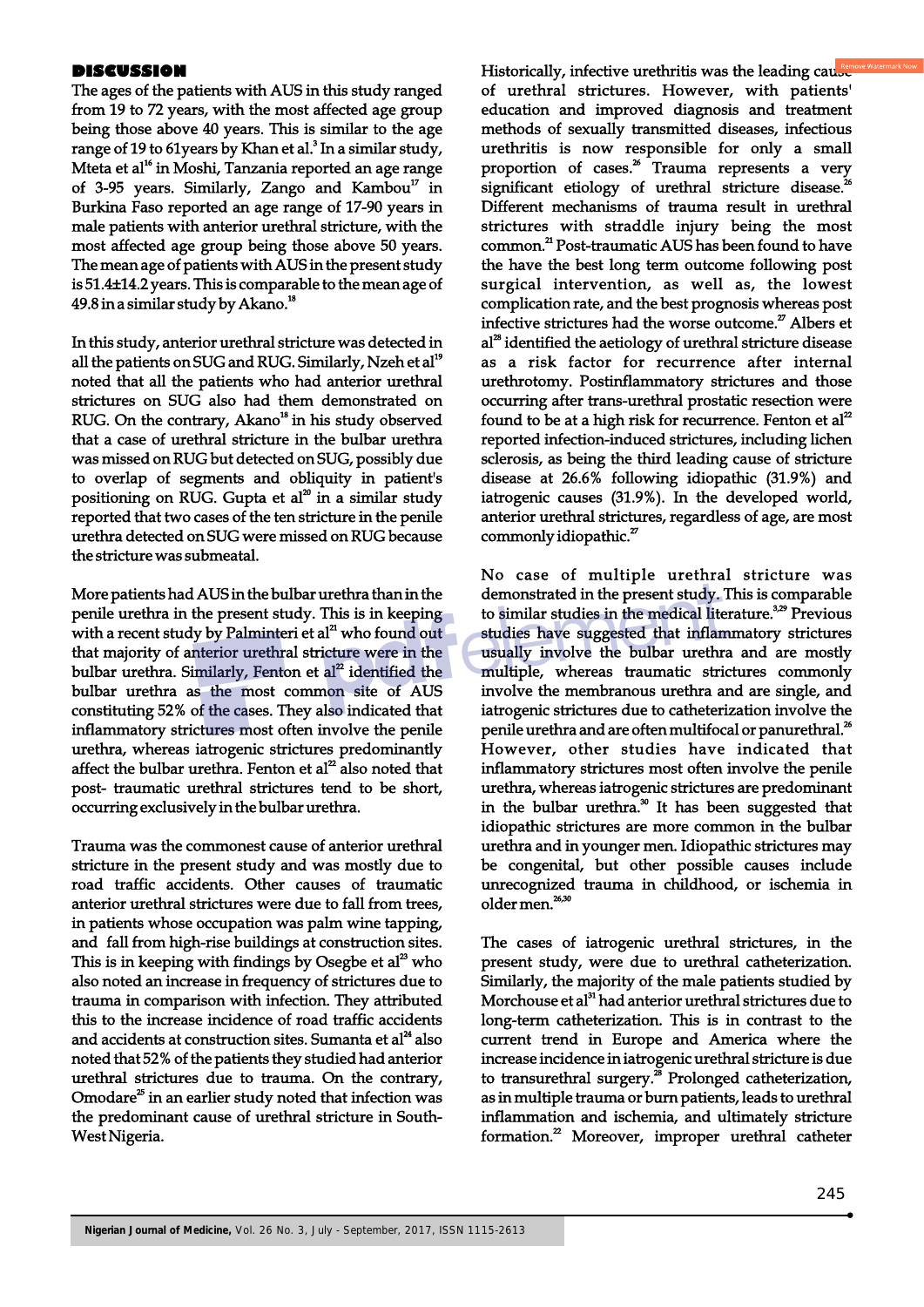insertion is a preventable source of injury, with a recent report suggesting that 3.2 urethral injuries per 1000 inpatients occurred due to improper urethral catheterization.<sup>26,32</sup> Post instrumentation strictures are usually short and well defined, commonly located in the bulbomembranous urethra, whereas those occurring post- catheterization tend to be long and irregular, and more common at the penoscrotal junction.<sup>26,33</sup>

In this present study, the overall mean length of AUS was greater on SUG than on RUG. The mean length of urethral stricture was 1.9cm on RUG and 2.4cm on SUG. This is comparable to the mean urethral stricture length of 2cm on RUG and 3.8cm on SUG obtained by Gupta et al<sup> $21$ </sup> in a similar study. This is possibly due to underestimation of bulbar urethral length on RUG.

The mean length of urethral stricture was greater in the bulbar urethra on SUG than RUG in the present study. This is possibly due to underestimation of bulbar urethral length on RUG. Most previous studies show consistently poor comparisons between RUG and SUG in estimating stricture length, especially for bulbar urethral strictures.<sup>35</sup>

In the present study, the mean length of urethral stricture was greater in the penile urethra on RUG than SUG. This is possibly due to radiographic magnification on RUG. This is in keeping with work done by Babnik et al<sup>34</sup> who noted that stricture lengths measured by RUG were significantly greater than those measured by sonourethrography because of radiographic magnification.

The present study shows a good correlation between SUG and RUG in the measurement of stricture length. This corroborates the work done by Razon et  $al^{29}$  who noted a good correlation between SUG and RUG in the measurement of stricture length, especially for urethral strictures longer than 2cm (mean overall stricture length in the present study is 1.9cm on RUG and 2.4cm on SUG). Nzeh et al<sup>19</sup> also observed a very good correlation between SUG and RUG in the estimation of stricture length. On the contrary, Khan et al<sup>3</sup> reported a poor correlation between the AUS length obtained at RUG and SUG.

The present study shows a good comparison between SUG and RUG in the measurement of stricture diameter. This corroborates the work by Nzeh et al<sup>19</sup> who also noted that both methods detected similar percentage lumen reduction and were useful in grading stricture severity.

There was a good correlation between SUG and RUG in the measurement of stricture length in the penile urethra. Anand<sup>35</sup> observed that when strictures were grouped according to anatomical sites, both RUG and SUG were equally sensitive in length estimation in the penile urethra. Morey et al<sup>36</sup> noted that RUG has a strong positive correlation with the length of penile urethral stricture on SUG and intraoperative measurements.

However, sonourethrography correlated positively with intraoperative measurements in the bulbar urethra in the present study unlike RUG which correlated poorly with the same measurements. The mean stricture length on SUG was closer to that at surgery unlike RUG. The mean length of urethral strictures for the five patients who underwent surgery are 1.32cm on RUG, 2.08cm on SUG and 2.10cm at surgery. This is comparable to the mean stricture lengths of 2.0cm on RUG, 3.8cm on SUG and 3.5cm obtained by Gupta et  $al<sup>37</sup>$  in a similar study. Other previous studies have shown that retrograde urethrography correlated poorly with the intraoperative length of strictures in the bulbar urethra, underestimating the length in spite of radiographic magnification.<sup>38,3</sup>

The accurate estimation of stricture length is important as it is one of the factors that determine the suitable operative procedure.<sup>39</sup> Urethral ultrasound is more accurate in length estimation because the hand-held transducer is positioned in the mid-sagittal plane, directly perpendicular to the diseased urethral segment.<sup>36</sup> Conversely, during RUG the pelvis is aligned obliquely with respect to the AP x-ray beam. As a result the radiographic image of the bulbar urethra is an end-on view, which reduces apparent stricture length. $36,39$  Bircan et al<sup>11</sup> observed that routine use of RUG was misleading when it is not used with urethroscopy. Gupta et  $al<sup>40</sup>$  reported poor correlation between SUG and RUG in estimation of stricture length, RUG underestimating the length in most cases. Akano<sup>18</sup> in a study observed that the lengths of anterior urethral stricture were better assessed on SUG.

In the present study, the mean stricture diameter in the bulbar urethra on SUG showed a good correlation with intraoperative measurements unlike RUG. The mean stricture diameter was 1.44mm on RUG, 0.66mm on SUG and 0.56mm at surgery. The mean stricture diameter on SUG was closer to that at surgery unlike RUG. The estimation of stricture diameter is important for assessing the severity of narrowing when compared with the normal lumen.<sup>19,39</sup> Sonourethrography diameter measurements in the bulbar urethra have been shown to correlate better with operative findings than RUG.<sup>39</sup> Choudhary et al<sup>39</sup> found out that accurate determination of stricture diameter by RUG was difficult due to overlapping segments in radiographs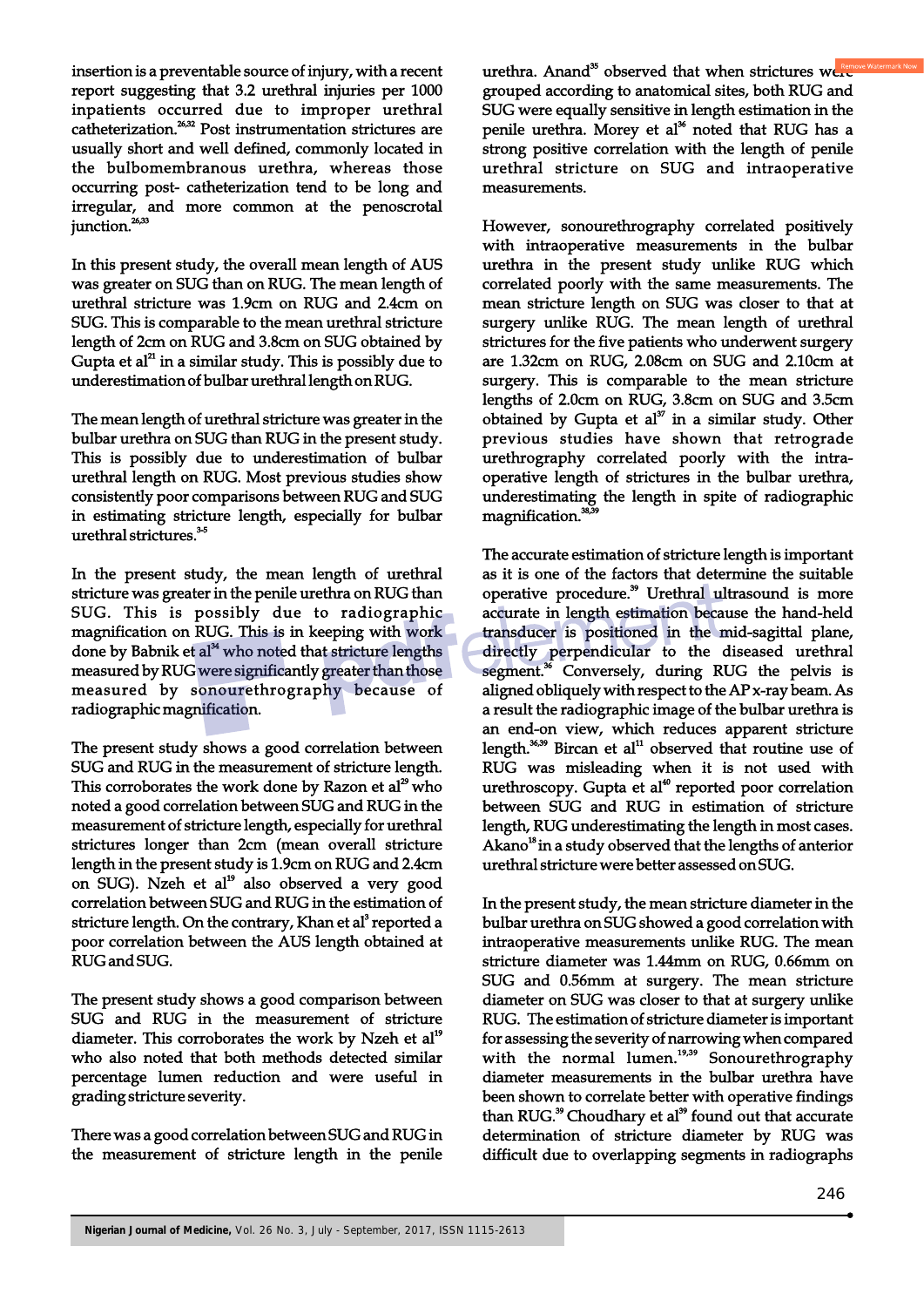taken with improper positioning and also due to poor opacification of severe degree strictures. Other previous studies also indicated poor correlation between bulbar stricture luminal diameter measured by RUG and that by operative findings.<sup>4143</sup>

In the present study, five false tracts were detected at SUG and only one on RUG. Choudhary et al<sup>39</sup> found out that all false tracts confirmed at surgery were detected by SUG whereas three false tracts were missed at RUG, possibly due to temporary occlusion of the tracts from contrast instillation and overlap of segments due to obliquity in one case. On the contrary, Gluck et  $al<sup>43</sup>$ found out that SUG was not able to pick up bulbar sinus tracts detected on RUG. On the other hand Gupta et al<sup>37</sup> picked up ten false tracts on RUG and eight of these on SUG.

In this study three cases of urethral calculi were detected on SUG and two on RUG. Choudhary et al<sup>39</sup> noted that all cases of urethral calculi were detected by SUG, but most were missed on RUG. They opined that most calculi were too small to produce any contour change or visible filling defects in the contrast radiographs.<sup>39</sup> Some of the calculi seen on SUG were not also detected on the standard penetration pilot radiographs taken before retrograde urethrography.<sup>39</sup>

In the present study, 20 cases of periurethral spongiofibrosis (PUS) were seen on SUG and none on RUG due to lack of soft tissue delineation in the latter. Similarly, Sumantha et  $al<sup>24</sup>$  found out that PUS was detected in 50% of the patients by SUG and none by RUG. Choudhary et al <sup>39</sup> detected PUS by SUG but none on RUG. Nzeh et al<sup>19</sup> noted that one case of mild spongiofibrosis did not have stricture demonstrated on either SUG or RUG. Periurethral spongiofibrosis is a critical determinant of appropriate therapy and ultimate prognosis.<sup>39</sup> Sonourethrography provides information about the extent and severity of PUS which is not provided by RUG.<sup>39</sup> Excessive PUS is said to be responsible for high recurrence rates after urethral surgery.<sup>39,41</sup> Nash et al<sup>44</sup> reported that even though sonourethrography identified periurethral spongiofibrosis, it was unreliable in predicting its depth.

In this study, contrast intravasation was seen in 13  $(26%)$  patients on RUG. Similarly, Choudhary et al<sup>39</sup> also encountered contrast intravasation in 4.3% of their patients during RUG but none on SUG. On the contrary, Nzeh et al<sup>19</sup> noted contrast intravasation in three cases on RUG and two of these were also detected on SUG on colour doppler imaging. Other complications encountered in this study were pain and bleeding on SUG and RUG with more patients complaining of pain on RUG while the frequency of bleeding was similar on both modalities. Similarly, Choudhary et al<sup>39</sup> noted that 57.1% of their patients had pain and 5.7% of their patients had urethral bleeding on RUG. While on SUG, pain was experienced in 21.4% of their patients and urethral bleeding in 1.4% of their patients. The frequency of pain and bleeding they encountered during SUG was lower when compared with RUG.

#### **CONCLUSION**

Sonourethrography is a simple and effective technique for evaluating the male anterior urethra. When compared with conventional RUG, sonourethrography is equally efficacious in detecting anterior urethral strictures but it is better in further characterization of anterior urethral strictures in terms of presence of calculi, periurethral pathologies like spongiofibrosis and demonstration of false tracts. In addition, the ability of SUG to determine the precise stricture length and diameter in the bulbar urethra, unlike RUG, makes it more useful when determining the type of operative procedure suitable for patients with anterior urethral strictures.



- 1. Dunnick NR, Sandler CM, Newhouse JH. Textbook of uroradiology. 3rd ed. Philadelphia: Lippincott Williams and Wilkins; 2001:123-126.
- 2. McCallum RW, Colapinto V. Urological radiology of the adult male lower urinary tract. Springfield, IL: Charles C. Thomas. 1976;2:566- 570
- 3. Khan N, Modishi HM, Tsatsi LDR, Kahloon A, Segone A. Comparison of sonourethrography and retrograde urethrography in the evaluation of anterior urethral strictures. SA J of radiol. 2004; 2: 6-9.
- 4. Rifkin MD. Sonourethrography: technique for evaluation of prostatic urethra. Radiology.1984; 153:791-792.
- 5. McAninch JW, Laing FC and Jeffrey, RB Jr. Sonourethrography in the evaluation of urethral strictures: a preliminary report. J Urol 1988; 139(2): 294-297.
- 6. McCallum, RW. The adult male urethra: normal anatomy, pathology, and method of urethrography. Radiol clin North Am.1979; 17: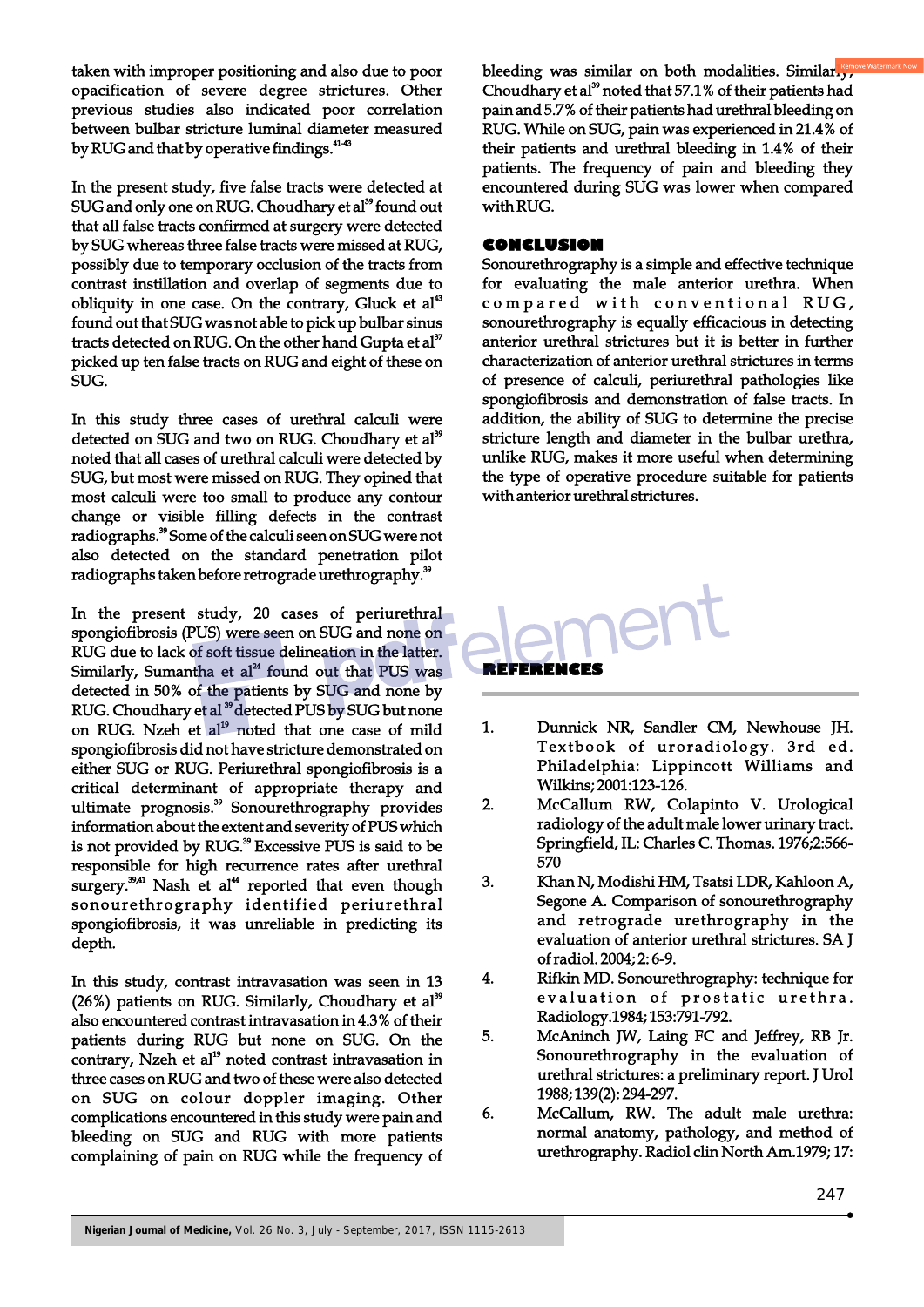227-244.

- 7. Santucci RA, Joyce GF, Wise M. Male urethral stricture disease. J. Urol. 2007; 177:1667-1674.
- 8. Klosterman PW, Laing FC, McAninch JW. Sonourethrography in the evaluation of urethral stricture disease. Urol Clin North Am 1989; 16:791-797.
- 9. Chiou R., Anderson JC, Tran T, Patterson RH, Wobig R, Taylor RJ. Evaluation of urethral strictures and related and associated abnormalities using high- resolution and colour Doppler ultrasound. Urology.1996; 47: 102-107.
- 10. Gallentine ML, Morey AF. Imaging of the male urethra for stricture disease. Urol Clin North Am 2002; 29: 361-372.
- 11. Bircan MK, Sahin H, Korkmaz K. Diagnosis of urethral strictures: is retrograde urethrography still necessary? Int Urol Nephrol 1996; 28:801-804.
- 12. Heyns CF, Steenkamp JW, De Kock ML, Whitaker P. Treatment of male urethral strictures: is repeated dilation or internal urethrotomy useful? J Urol. 1998; 160:356-358.
- 13. Greenwell TJ, Castle C, Andrich DE, MacDonald JT, Nicol DL, Mundy AR. Repeat urethrotomy and dilation for the treatment of urethral stricture are neither clinically effective nor cost-effective. J. Urol.2004; 172:275-277.
- 14. Mitterberger M, Christian G. Gray scale and color Doppler sonography with extended field of view technique for the diagnostic evaluation of anterior urethral strictures. J. Urol. 2007; 177: 992-996.
- 15. Taylor DW. Comparing two independent groups - proportions. Monograph: Calculation of sample size and power in the planning of experiments. Department of Clinical Epidemiology and Biostatistics. McMaster University, Hamilton, Ontario, Canada. 1983;120-125.
- 16. Mteta KA, Musau PM, Kategile AM, Kaali S. The profile and Management of urethral strictures at Kilimanjaro Christian Medical Center, Moshi, Tanzania. BJUI.2009; 934(5):73.
- 17. Zango B, Kambou T. Internal endoscopic urethrotomy for stricture at the hospital of Bob-Dioulasso: Feasibility of the technique in precarious situations and short-term results. Bull Soc Pathol Exot.2003; 96(2):92-95.
- 18. Akano AO. Evaluation of male anterior urethral strictures by ultrasonography compared with retrograde urethrography. West Afr J Med.2007; 26(2):102-105.
- 19. Nzeh DA, Braimoh KT, Oyinloye OI. Comparison of sonographic and radiographic urethrography in the evaluation of the male

urethra: a preliminary report. West Afr $\frac{Rem}{J}$ Ultrasound. 2006; 7(1)

- 20. Gupta N, Dubey D, Mandhani A, Srivastava A, Kapoor R, Kumar A. Urethral stricture assessment: a prospective study evaluating urethral ultrasonography and conventional radiological studies. Br. J. Urol. 2006;98:149- 153
- 21. Palminteri E, Berdondini E, Verze P. Contemporary urethral stricture characteristics in the developed world. Urology 2013; 81:191-196.
- 22. Fenton AS, Morey AF, Aviles R, Garcia CR. Anterior urethral strictures: etiology and characteristics. Urology.2005; 65(6):1055-1058.
- 23. Osegbe DN, Arogundade RA. Changing pattern of urethral strictures in Nigerians. Nig Postgrad Med J. 1994; 1:1-5.
- 24. Sumantha KM, Sujit KB. Sonography in the evaluation of anterior urethral stricture: correlation with retrograde urethrography in male. Int J Pharm Biomed Res. 2012; 3(2): 77-80.
- 25. Omo-Dare P. Urethral stricture disease in Nigeria. Thesis,University of Birmingham. 1966
- 26. Lumen N, Hoebeke P, Willemsen P. Etiology of urethral stricture disease in the 21st century. J Urol 2009; 182:983-987.
- 27. Mathur R, Aggarwal G. Comprehensive analysis of etiology on the prognosis of urethral strictures. Intl Braz J Urol. 2011; 37(3): 362-370.
- 28. Albers P, Fichtner J, Bruhl P, Muller SC. Longterm results of internal urethrotomy. J Urol 1996; 156:1611-1614.
- 29. Razon GE, Ugalde ZJ, Culebro GC. Correlation between retrograde urethrography and ultrasound in urethral stricture diagnosis. Rev Mex Urol 2012;72(5):230-234
- 30. Heyns CF, Merwe J, Basson J, Merwe A. Etiology of male urethral strictures-Evaluation of temporal changes at a single center, and review of the literature. Afr J Urol. 2012; 18: 4-9
- 31. Morchouse DD, Belitsky P, McKinnon K. Rupture of the posterior urethra. J Urol 1972; 107:255-258.
- 32. Kashefi C, Messer K, Barden R, Sexton C, Parsons JK: Incidence and prevention of iatrogenic urethral injuries. J Urol. 2008; 179: 2254-7; discussion 2257-2258.
- 33. McCallum RW, Rogers JM, Alexander MW: The radiologic assessment of iatrogenic urethral injury. J Can Assoc Radiol. 1985; 36: 122-126.
- 34. Babnik PD, Visnar PA. Evaluation of urethral strictures. Eur J Radiology 2004; 14:137-144.
- 35. Anand H. Comparison of sonourethrography